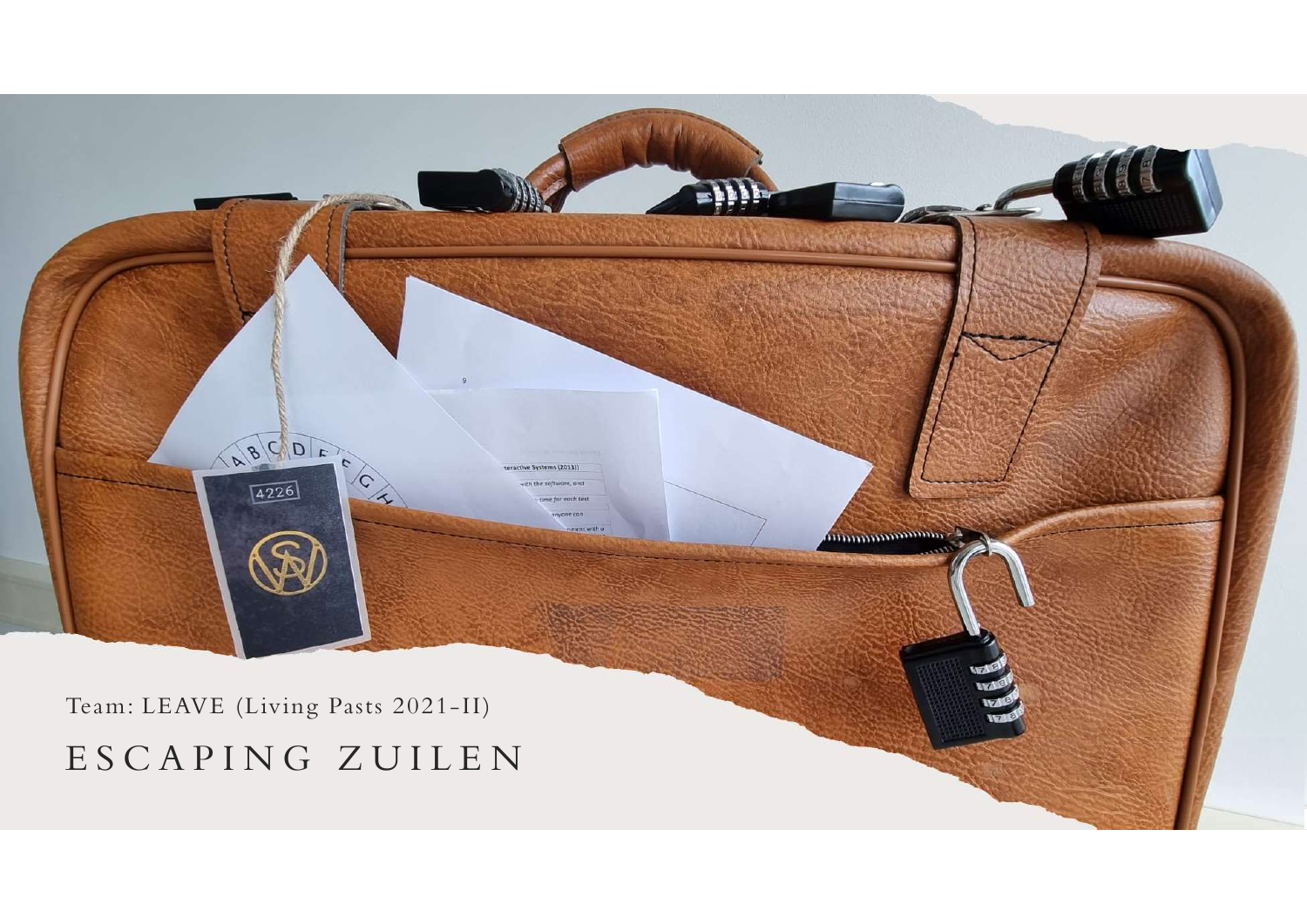# BRINGING THE HISTORY OF ZUILEN ALIVE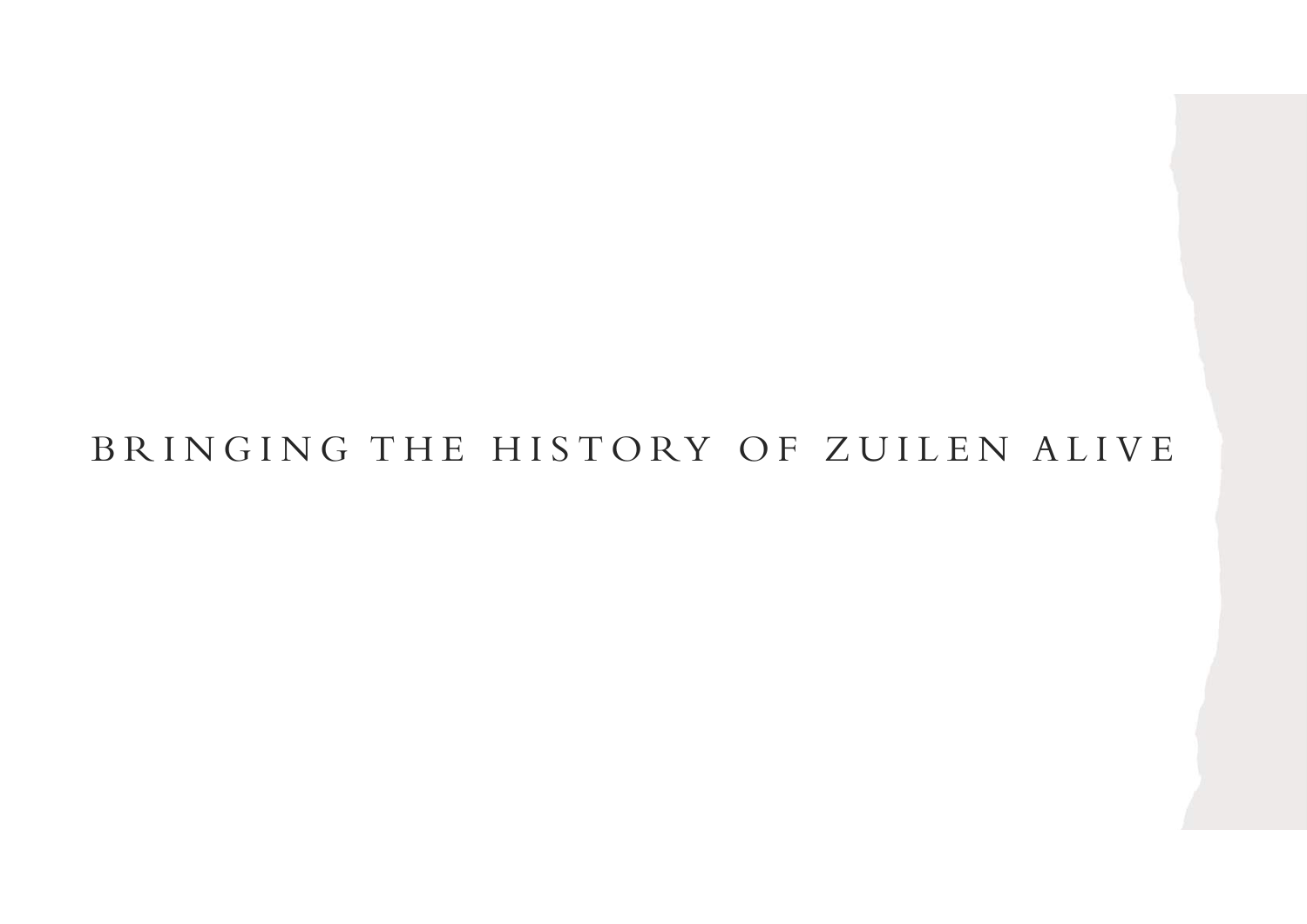# O V E RV I E W

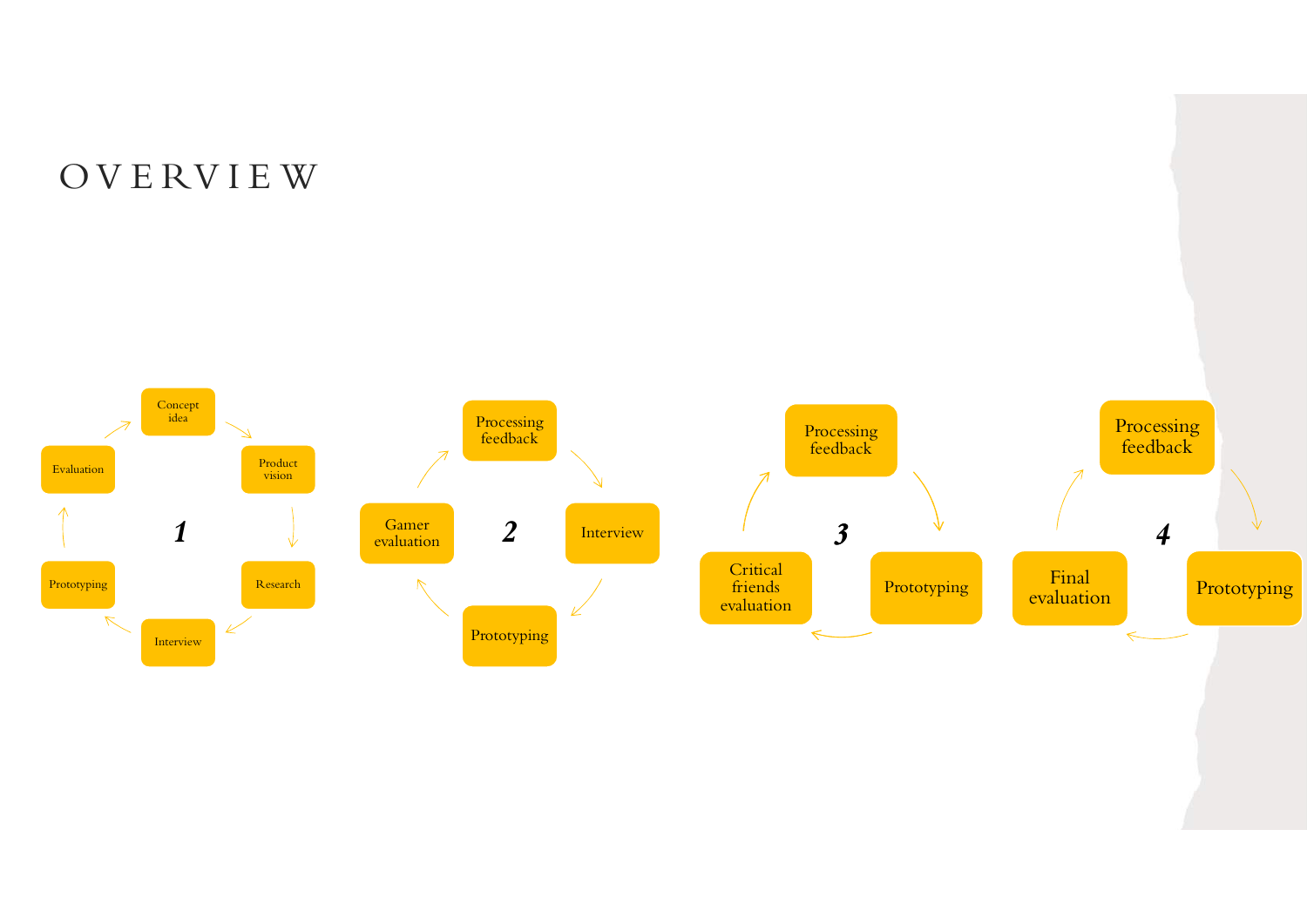# FIRST DESIGN CYCLE<br>• Existing literature and applications

- Existing literature and applications
- Interview Wim van Scharenburg
	- o Target audience
	- o Duration
	- o Narrative
- Werkspoor





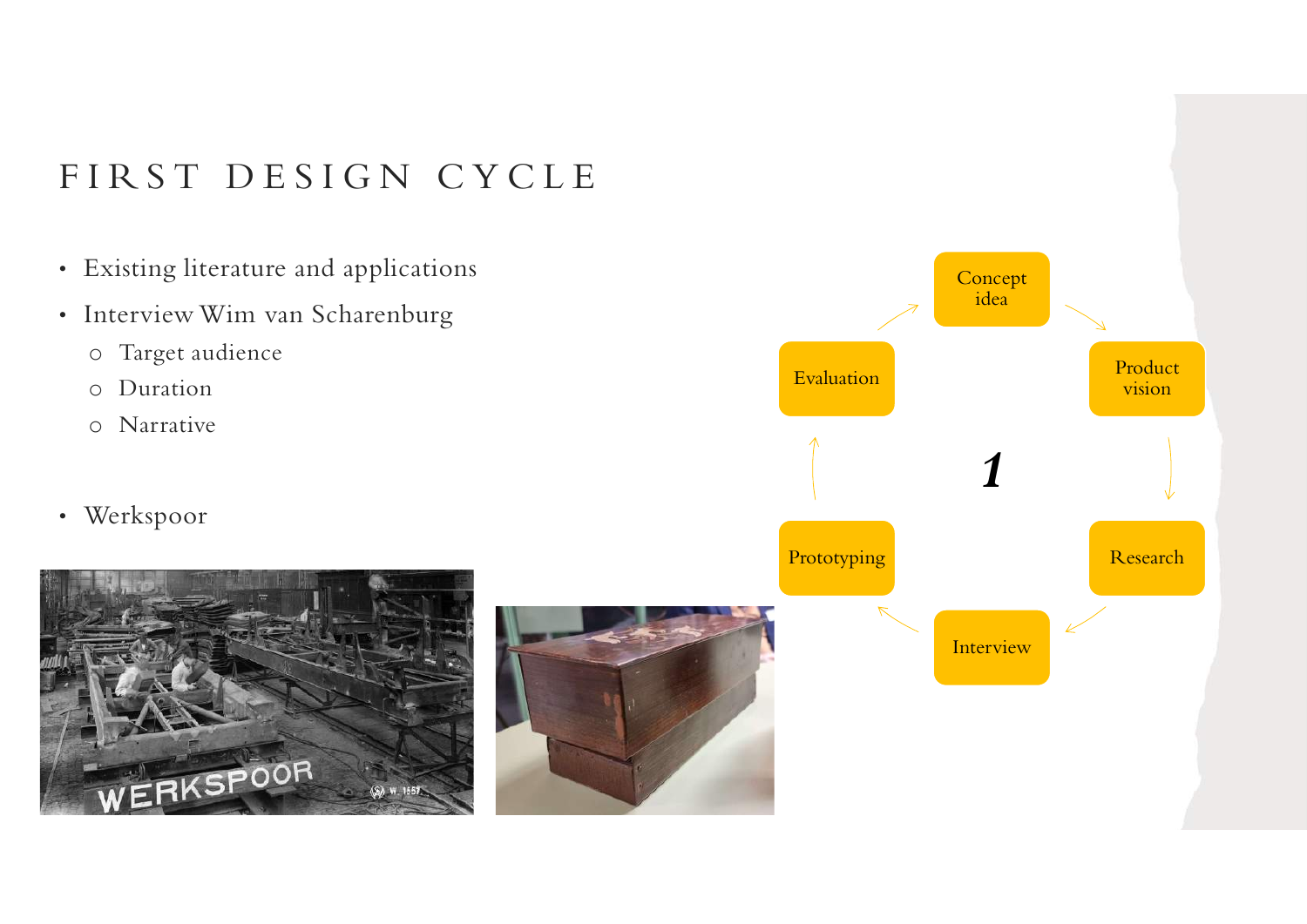- Setting up requirements
- Creating a lo-fi prototype







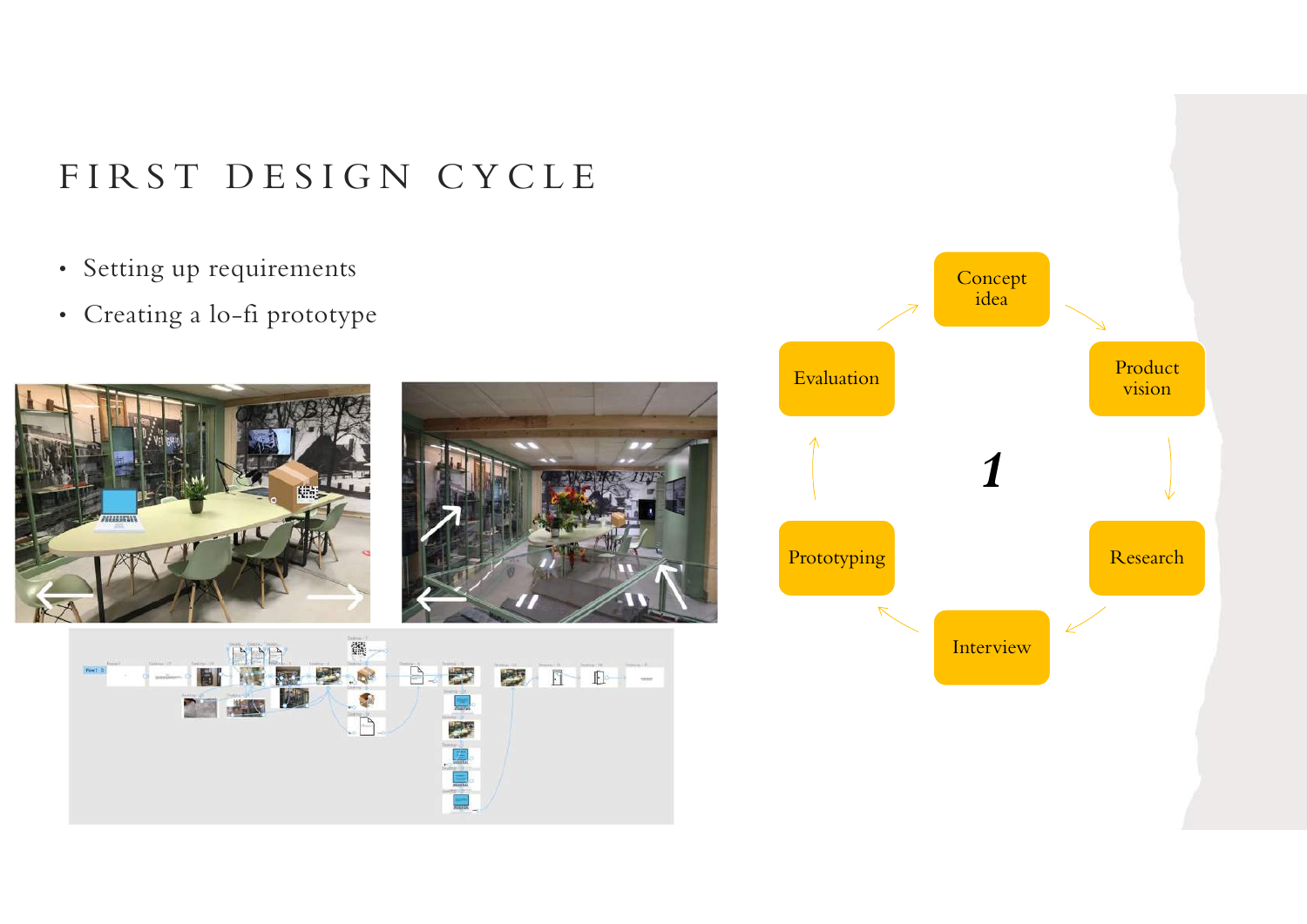- Processing feedback
- Interview Alice Veldkamp
	- o Evaluation method
	- o Learning goals
- Learning more about the company Werkspoor
- Learn more about the specialised training/education in Werkspoor
- Learn about true stories from employees of Werkspoor

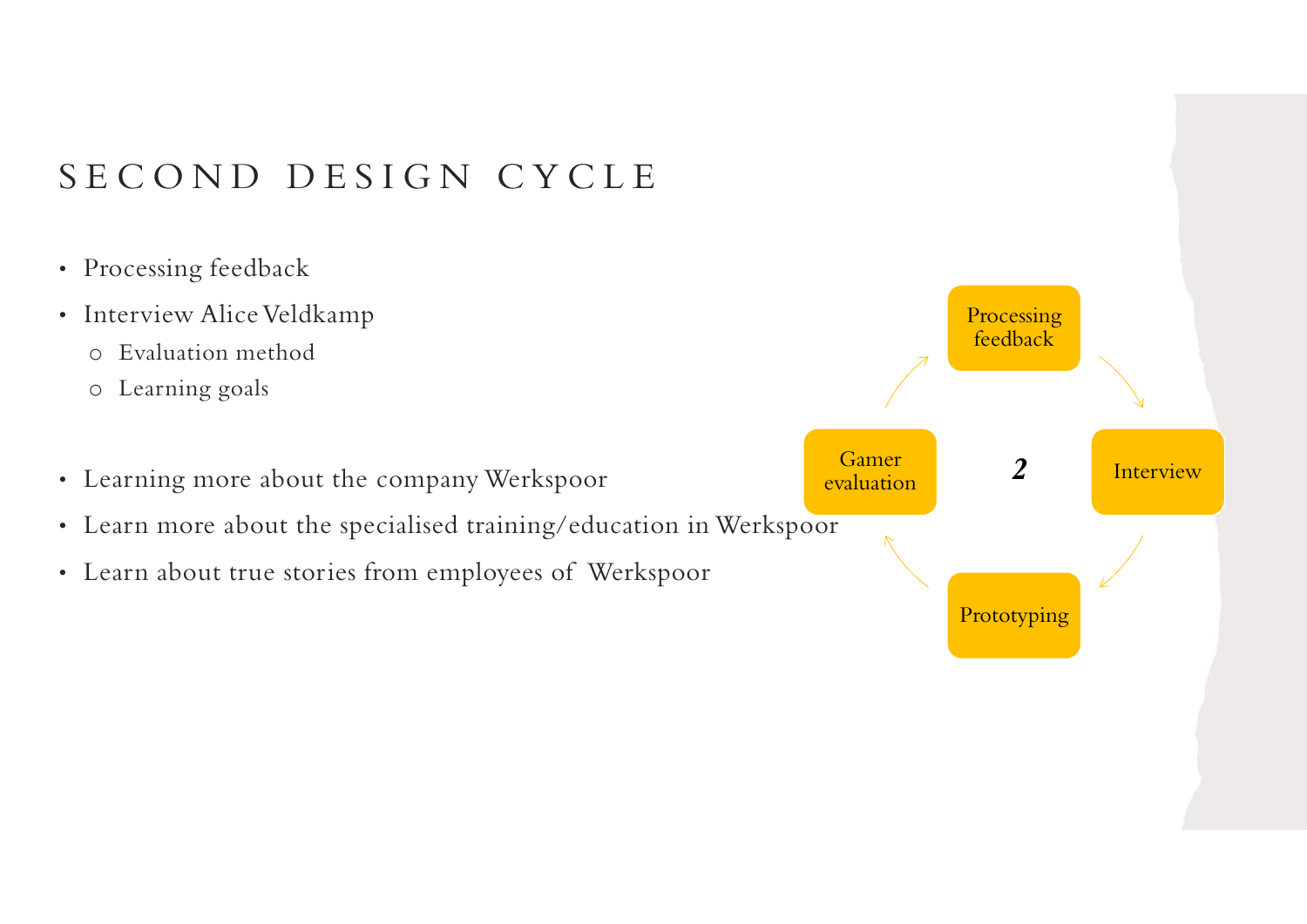# $S E C O N D D E S I G N C Y C L E$ <br>
Puzzle flow

- 
- 







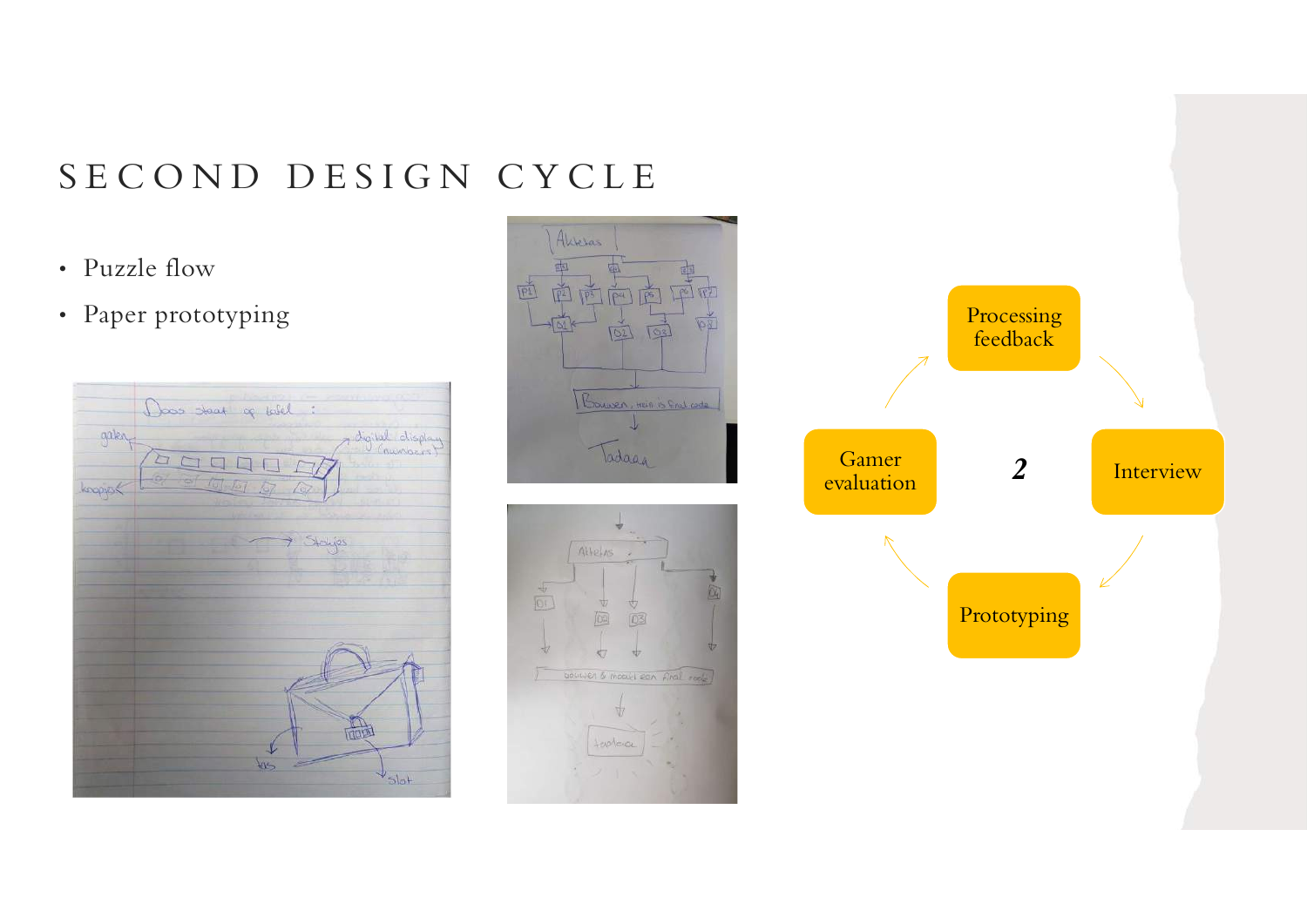- 
- Adding puzzles
- Narrative





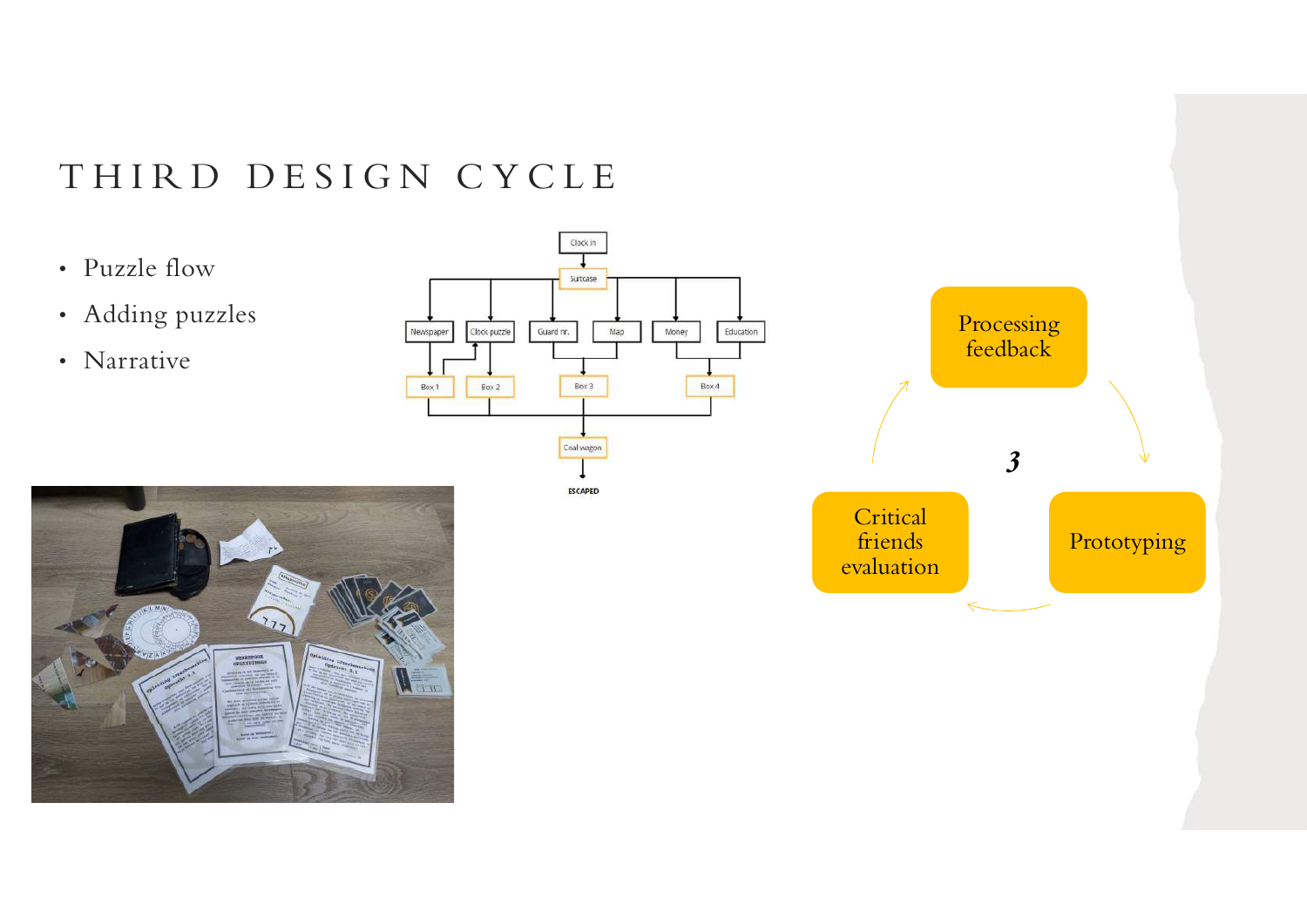# F O U R T H D E S I G N C Y C L E<br>• Adding details

- Adding details
	- o Employee
	- o Coal wagon
- Finalizing the puzzles
- Final evaluation







|                     | Processing<br>feedback |  |
|---------------------|------------------------|--|
| Final<br>evaluation | Prototyping            |  |
|                     |                        |  |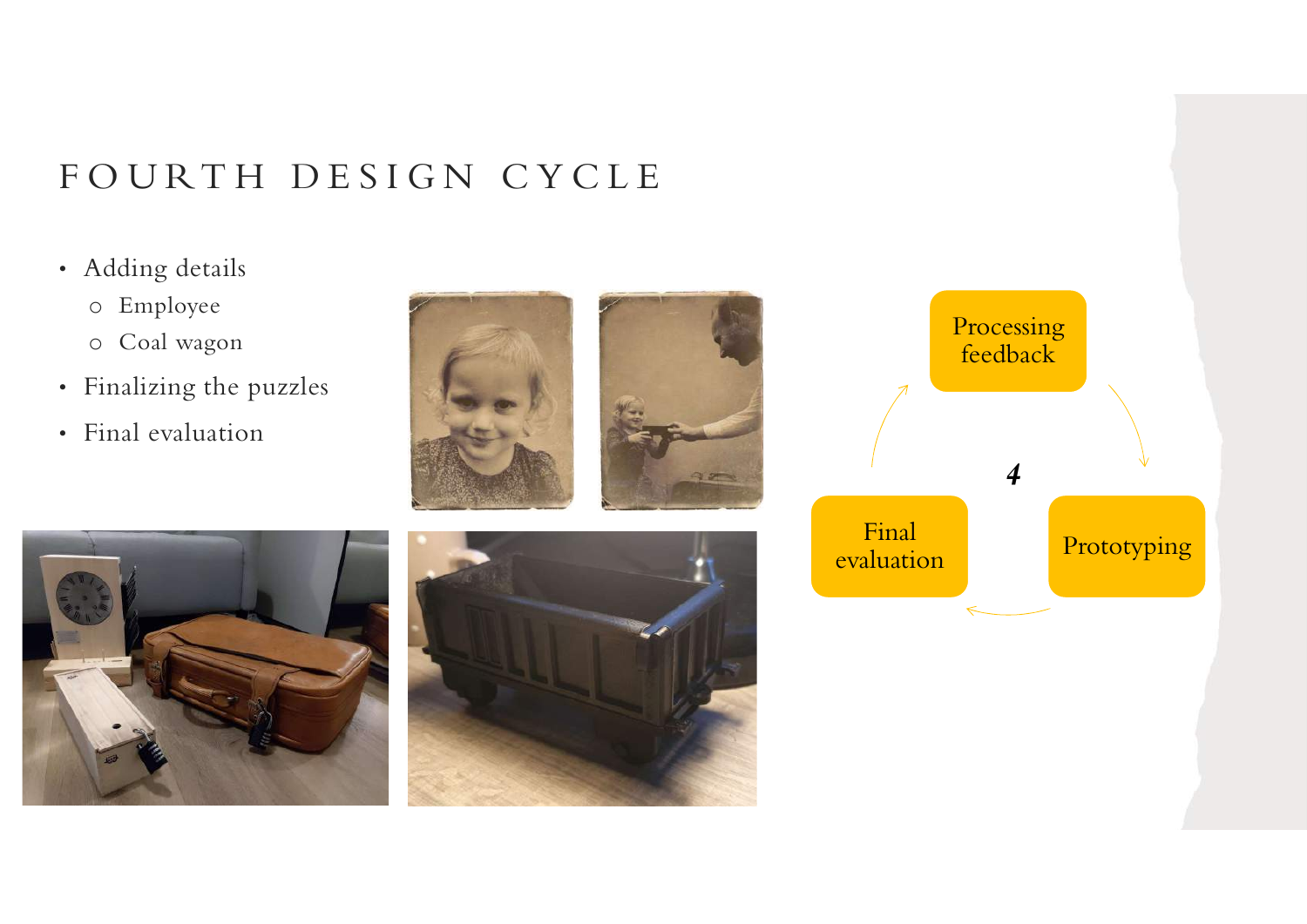# F O U R T H D E S I G N C Y C L E<br>• Adding details

- Adding details
	- o Employee
	- o Coal wagon
- Finalizing the puzzles
- Final evaluation

ADD DEMO VIDEO HERE

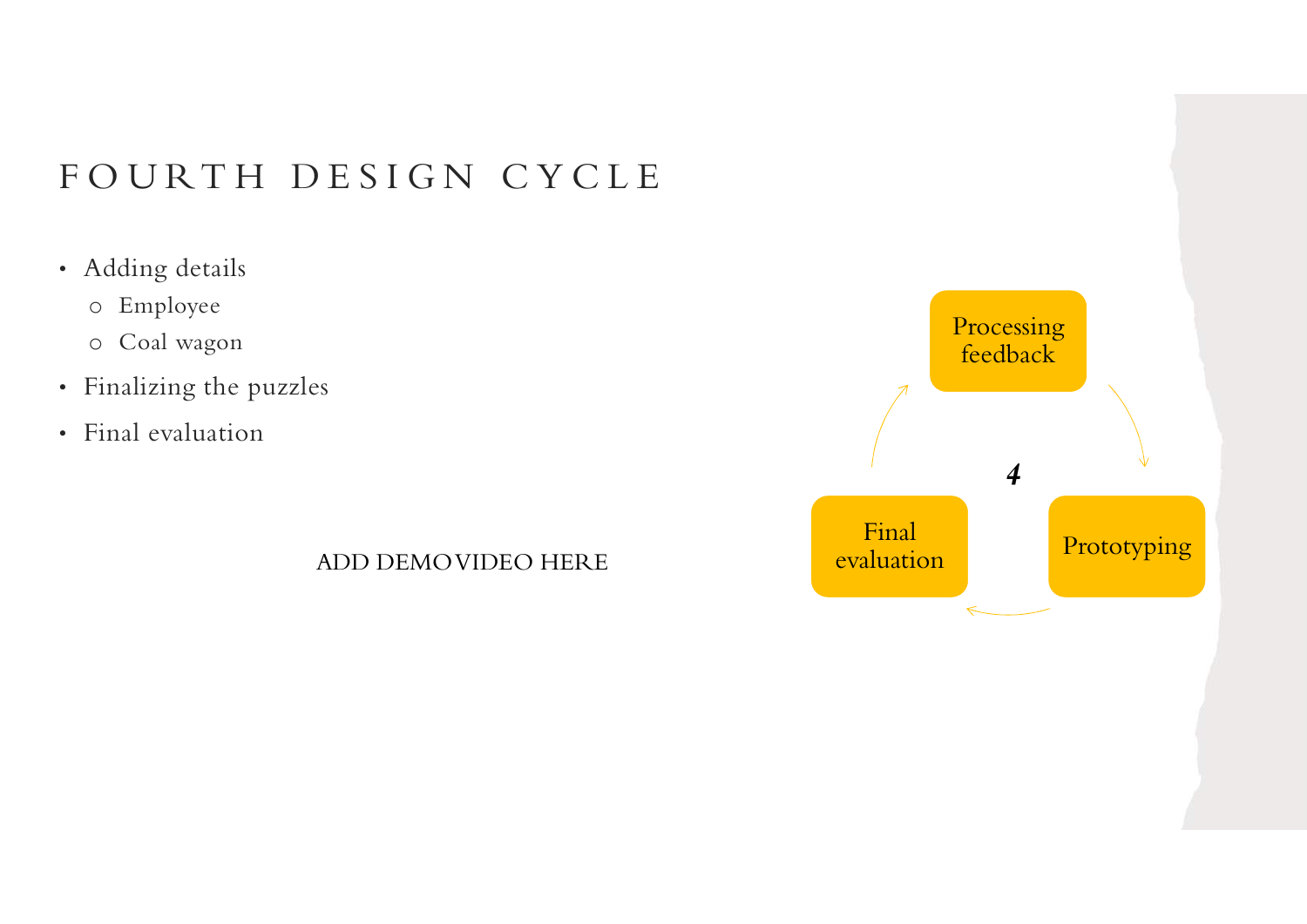# THAT'S WHERE LIVING PASTS ENDED....

… but we didn't!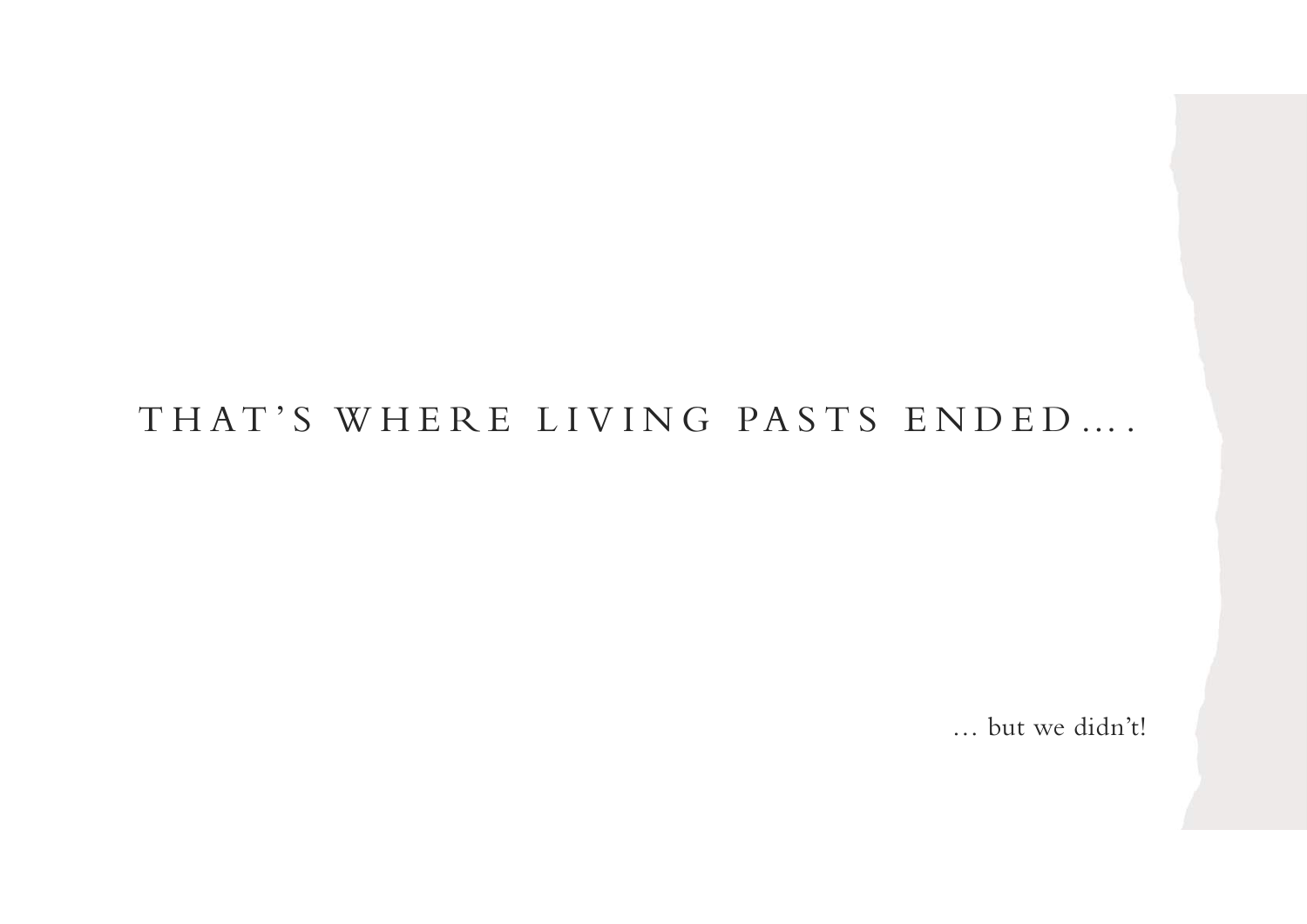- Changing puzzle flow
- Creating immersion
- Developing puzzles
- Changing materials (outsourcing)